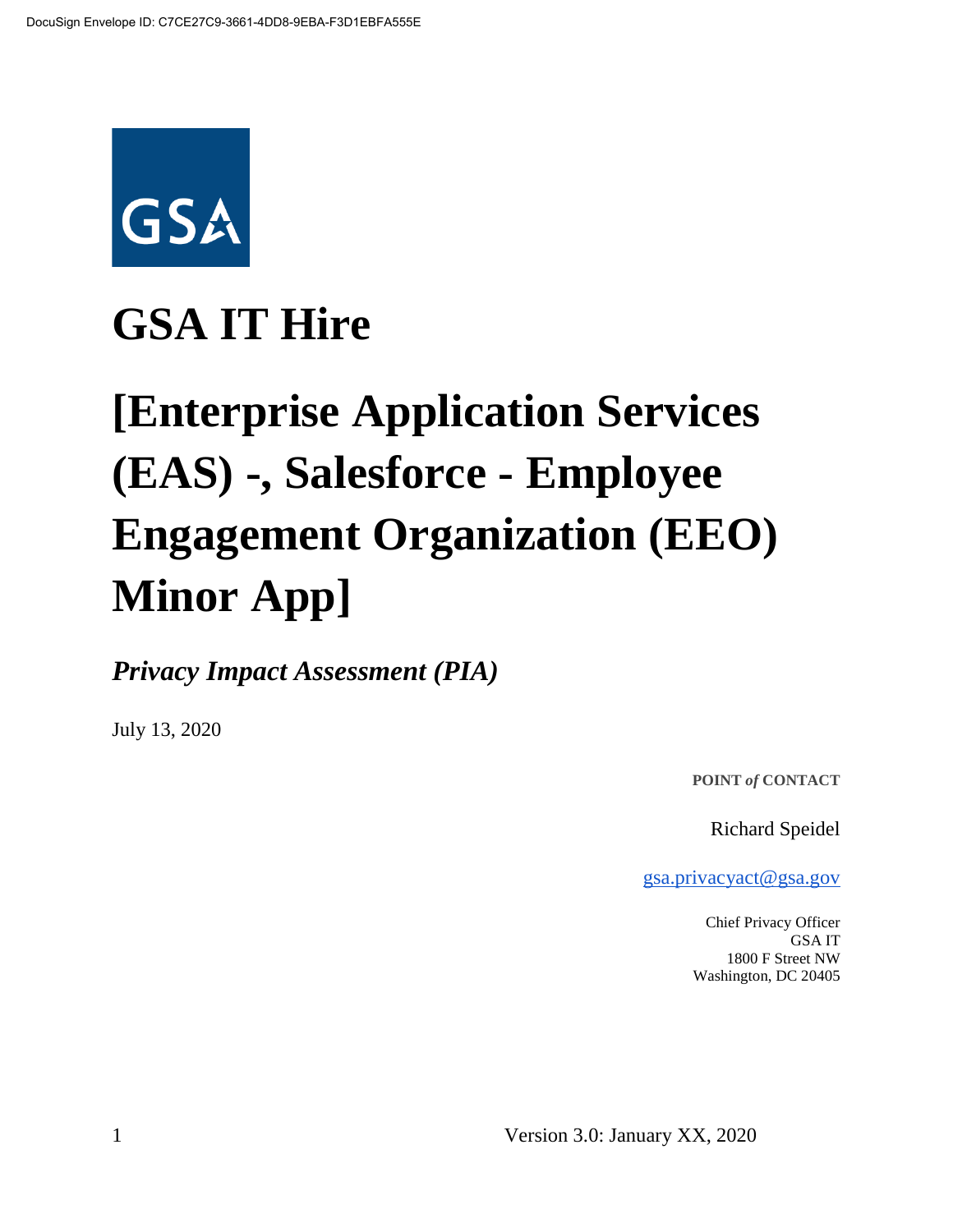## **Instructions for GSA employees and contractors:**

This t[e](https://www.justice.gov/opcl/e-government-act-2002)mplate is designed to help GSA employees and contractors comply with the  $E$ -[Government Act of 2002, Section 208.](https://www.justice.gov/opcl/e-government-act-2002) GSA conducts privacy impact assessments (PIAs) for electronic information systems and collections in accordance with [CIO 1878.3 Developing and](https://insite.gsa.gov/directives-library/developing-and-maintaining-privacy-threshold-assessments-privacy-impact-assessments-privacy-act-notices-and-system-of-records-notices-18783-cio)  [Maintaining Privacy Threshold Assessments, Privacy Impact Assessments, Privacy Act Notices,](https://insite.gsa.gov/directives-library/developing-and-maintaining-privacy-threshold-assessments-privacy-impact-assessments-privacy-act-notices-and-system-of-records-notices-18783-cio)  [and System of Records Notices.](https://insite.gsa.gov/directives-library/developing-and-maintaining-privacy-threshold-assessments-privacy-impact-assessments-privacy-act-notices-and-system-of-records-notices-18783-cio) The template is designed to align with GSA business processes and can cover all of the systems, applications, or projects logically necessary to conduct that business.

The document is designed to guide GSA Program Managers, System Owners, System Managers, and Developers as they assess potential privacy risks during th[e](https://insite.gsa.gov/cdnstatic/insite/Managing_Enterprise_Risk_%5BCIO_IT_Security_06-30_Rev_14%5D_02-01-2019.pdf) [early stages of development and](https://insite.gsa.gov/cdnstatic/insite/Managing_Enterprise_Risk_%5BCIO_IT_Security_06-30_Rev_14%5D_02-01-2019.pdf)  [throughout the system, application, or project's life cycle.](https://insite.gsa.gov/cdnstatic/insite/Managing_Enterprise_Risk_%5BCIO_IT_Security_06-30_Rev_14%5D_02-01-2019.pdf)

The completed PIA shows how GSA builds privacy protections into technology from the start. Completed PIAs are available to the public at [gsa.gov/pia.](https://www.gsa.gov/reference/gsa-privacy-program/privacy-impact-assessments-pia)

Each section of the template begins with a statement of GSA's commitment to the Fair Information Practice Principles (FIPPs), a set of eight precepts that are codified in the [Privacy](https://www.justice.gov/opcl/policy-objectives)  [Act of 1974.](https://www.justice.gov/opcl/policy-objectives)

**Please complete all sections in italicized brackets and then delete the bracketed guidance, leaving only your response.** Please note the instructions, signatory page, and document revision history table will be removed prior to posting the final PIA to GSA's website. **Please send any completed PIAs or questions to gsa.privacyact@gsa.gov.**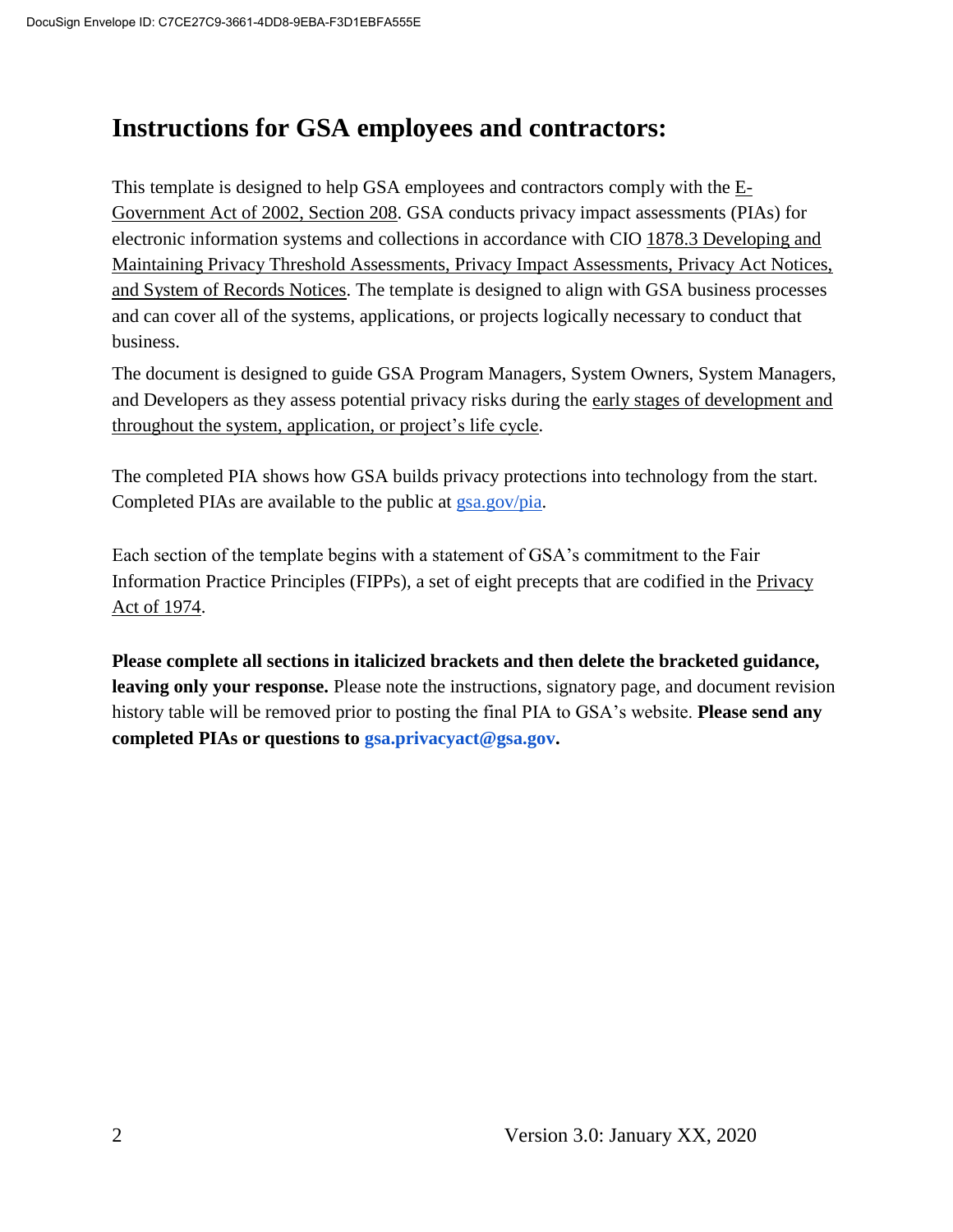## **Stakeholders**

Name of Information System Security Manager (ISSM):

• Matthew Regan

Name of Program Manager/System Owner:

● Rachel Surick

## **Signature Page**

Signed:

DocuSigned by:

**\_\_\_\_\_\_\_\_\_\_\_\_\_\_\_\_\_\_\_\_\_\_\_\_\_\_\_\_\_\_\_\_\_\_\_\_\_\_**

Information System Security Manager (ISSM)

DocuSigned by:

**\_\_\_\_\_\_\_\_\_\_\_\_\_\_\_\_\_\_\_\_\_\_\_\_\_\_\_\_\_\_\_\_\_\_\_\_\_\_**

Program Manager/System Owner

-DocuSigned by: **\_\_\_\_\_\_\_\_\_\_\_\_\_\_\_\_\_\_\_\_\_\_\_\_\_\_\_\_\_\_\_\_\_\_\_\_\_\_**

Chief Privacy Officer (CPO) - Under the direction of the Senior Agency Official for Privacy (SAOP), the CPO is responsible for evaluating the PIA and ensuring the program manager/system owner has provided complete privacy-related information.

### **Document Revision History**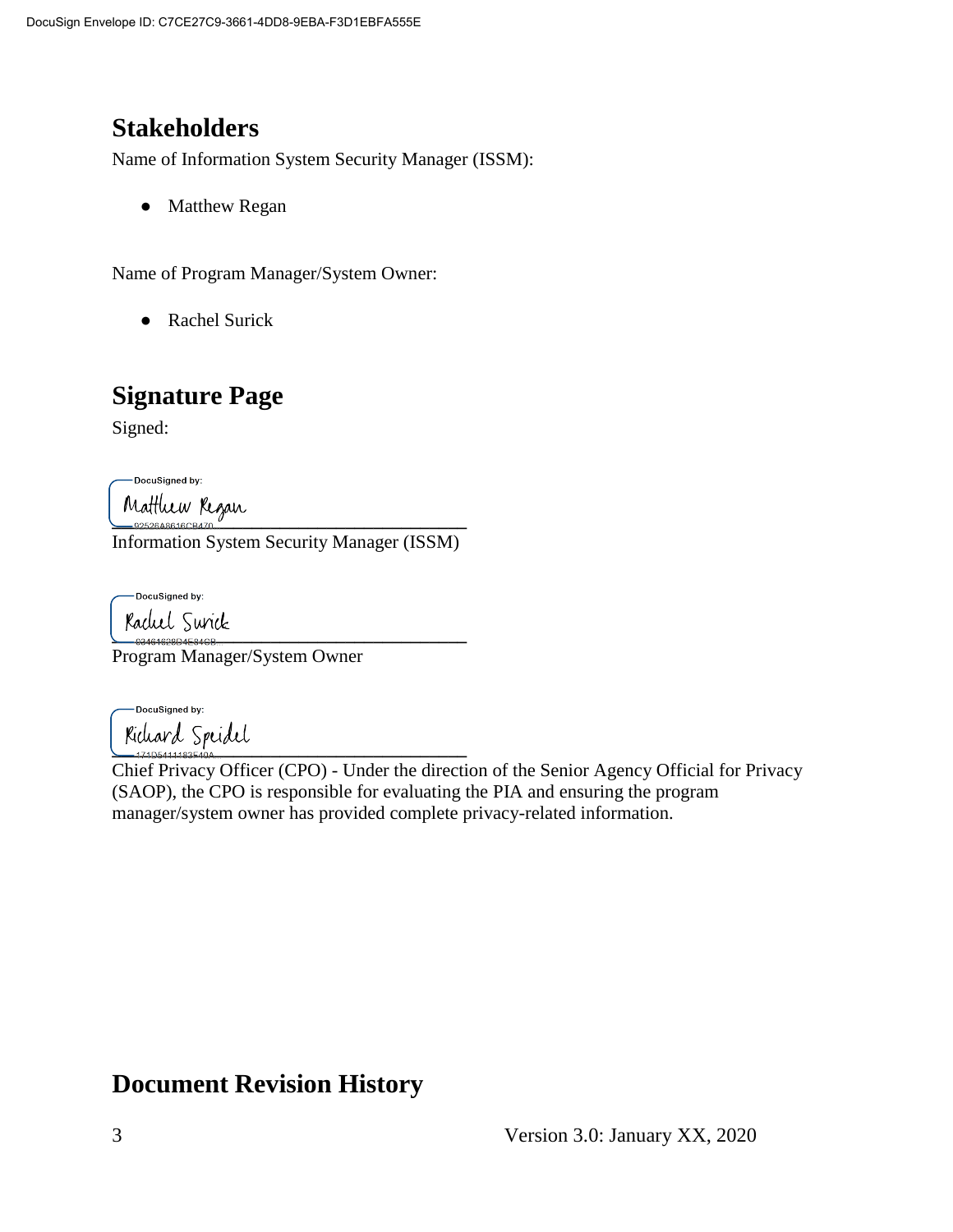| <b>Date</b> | <b>Description</b>                                                                                                                  | <b>Version of</b><br><b>Template</b> |
|-------------|-------------------------------------------------------------------------------------------------------------------------------------|--------------------------------------|
| 01/01/2018  | Initial Draft of PIA Update                                                                                                         | 1.0                                  |
| 04/23/2018  | Added questions about third-party services and<br>robotics process automation (RPA)                                                 | 2.0                                  |
| 6/26/2018   | New question added to Section 1 regarding<br><b>Information Collection Requests</b>                                                 | 2.1                                  |
| 8/29/2018   | Updated prompts for questions 1.3, 2.1 and 3.4.                                                                                     | 2.2                                  |
| 11/5/2018   | Removed Richard's email address                                                                                                     | 2.3                                  |
| 11/28/2018  | Added stakeholders to streamline signature process<br>and specified that completed PIAs should be sent to<br>gsa.privacyact@gsa.gov | 2.4                                  |
| 4/15/2019   | Updated text to include collection, maintenance or<br>dissemination of PII in accordance with e-Gov Act<br>$(44$ U.S.C. § 208)      | 2.5                                  |
| 9/18/2019   | Streamlined question set                                                                                                            | 3.0                                  |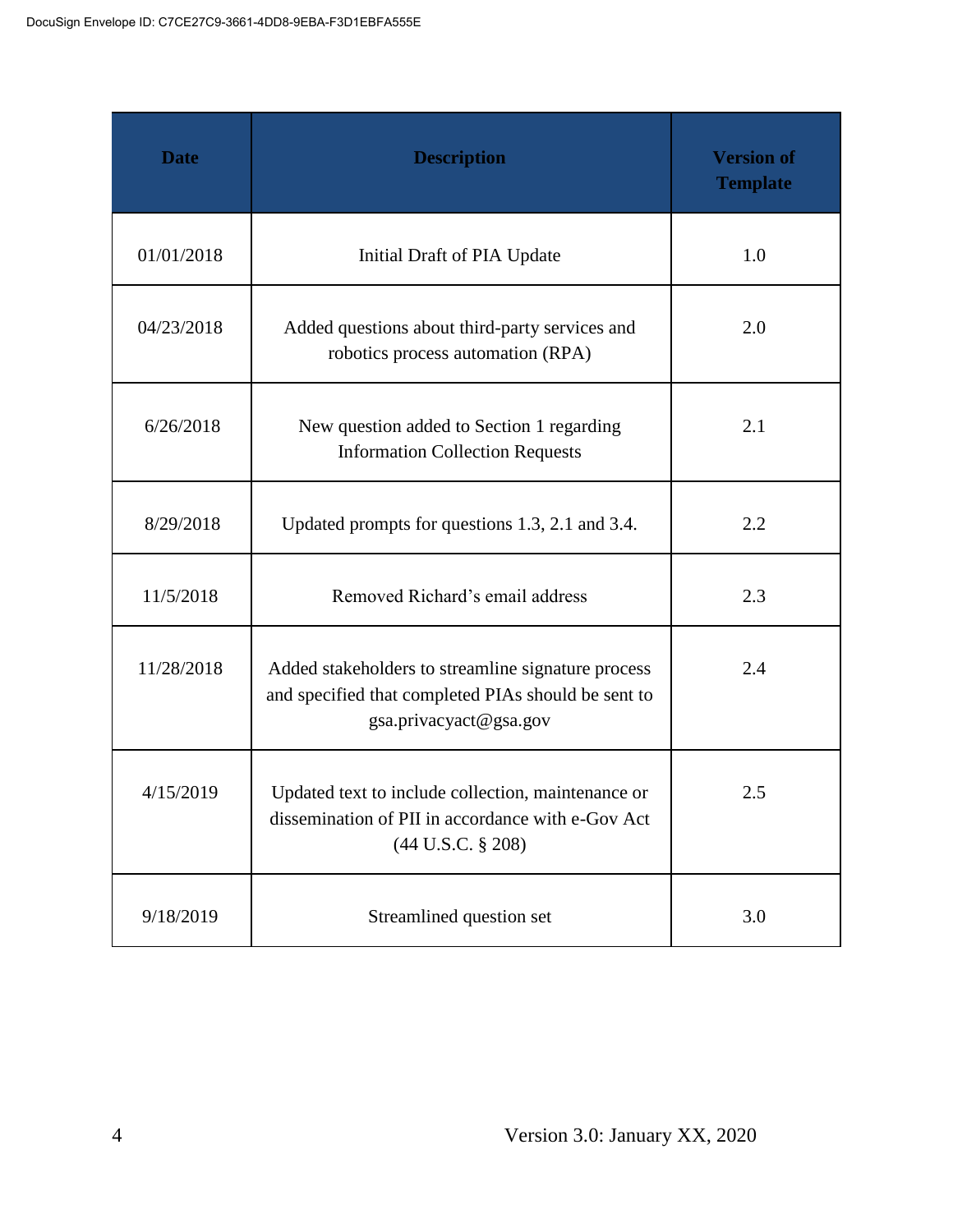## **Table of contents**

#### **SECTION 1.0 PURPOSE OF COLLECTION**

1.1 What legal authority and/or agreements allow GSA to collect, maintain, use, or disseminate the information?

1.2 Is the information searchable by a personal identifier, for example a name or Social Security number? If so, what Privacy Act System of Records Notice(s) applies to the information being collected?

1.3 Has an information collection request (ICR) been submitted to or approved by the Office of Management and Budget (OMB)? If yes, provide the relevant names, OMB control numbers and expiration dates.

1.4 What is the records retention schedule for the information system(s)? Explain how long and for what reason the information is kept.

#### **SECTION 2.0 OPENNESS AND TRANSPARENCY**

2.1 Will individuals be given notice before the collection, maintenance, use or dissemination and/or sharing of personal information about them? If not, please explain.

#### **SECTION 3.0 DATA MINIMIZATION**

3.1 Why is the collection and use of the PII necessary to the project or system?

3.2 Will the system create or aggregate new data about the individual? If so, how will this data be maintained and used?

3.3 What controls exist to protect the consolidated data and prevent unauthorized access?

3.4 Will the system monitor members of the public, GSA employees, or contractors?

3.5 What kinds of report(s) can be produced on individuals?

3.6 Will the data included in any report(s) be de-identified? If so, how will GSA aggregate or de-identify the data?

#### **SECTION 4.0 LIMITS ON USES AND SHARING OF INFORMATION**

4.1 Is the information in the system, application, or project limited to only the information that is needed to carry out the purpose of the collection, maintenance, use, or dissemination?

4.2 Will GSA share any of the information with other individuals, Federal and/or state agencies, or private sector organizations? If so, how will GSA share the information?

4.3 Is the information collected directly from the individual or is it taken from another source? If so, what is the other source(s)?

4.4 Will the system, application, or project interact with other systems, either within GSA or outside of GSA? If so, what other system(s), application(s) or project(s)? If so, how? If so, is a formal agreement(s) in place?

#### **SECTION 5.0 DATA QUALITY AND INTEGRITY**

5.1 How will GSA verify the information collection, maintenance, use, or dissemination for accuracy and completeness?

#### **SECTION 6.0 SECURITY**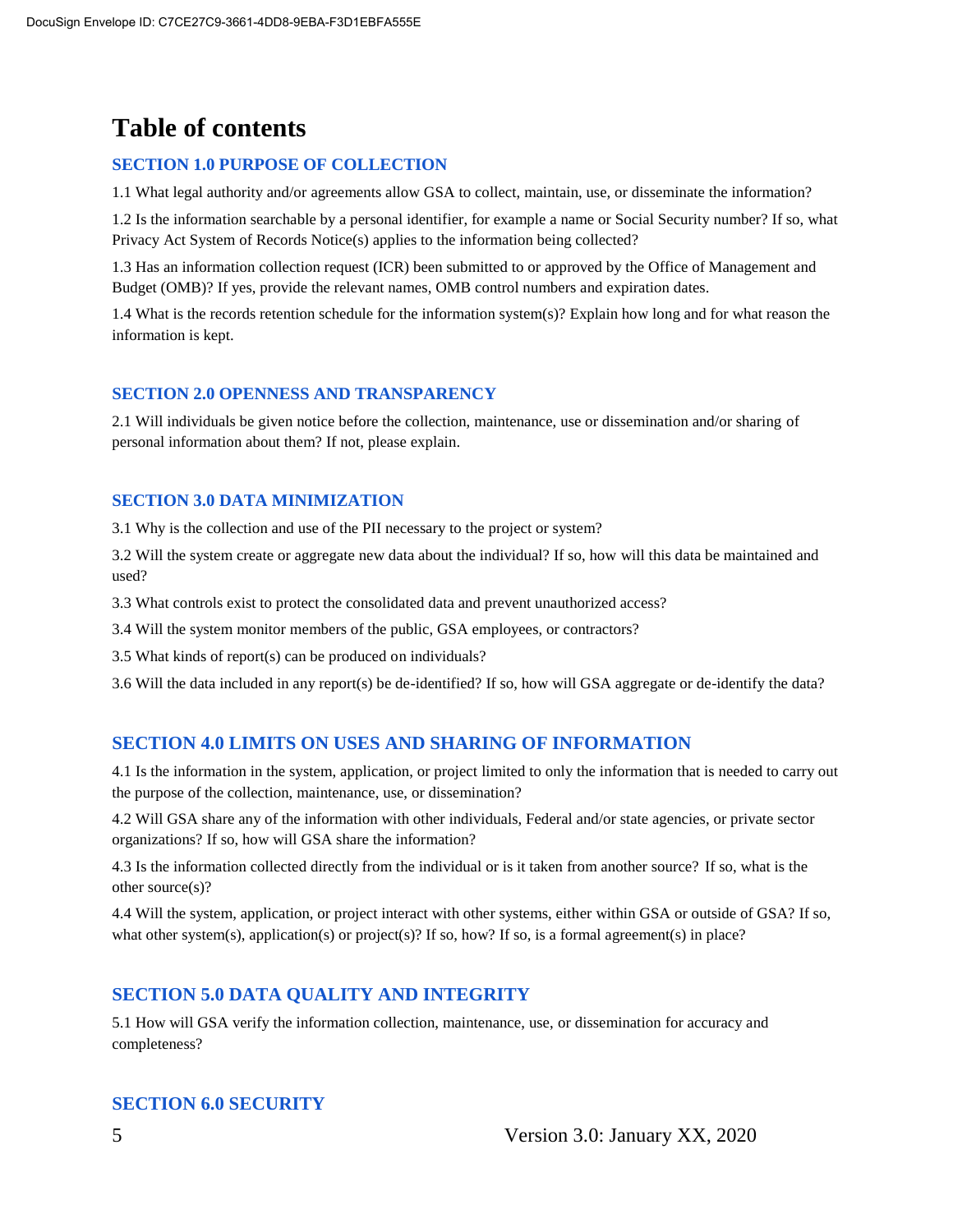6.1 Who or what will have access to the data in the project? What is the authorization process for access to the project?

6.2 Has GSA completed a system security plan (SSP) for the information system(s) supporting the project?

6.3 How will the system be secured from a physical, technical, and managerial perspective?

6.4 Are there mechanisms in place to identify and respond to suspected or confirmed security incidents and breaches of PII? If so, what are they?

#### **SECTION 7.0 INDIVIDUAL PARTICIPATION**

7.1 What opportunities do individuals have to consent or decline to provide information? Can they opt-in or opt-out? If there are no opportunities to consent, decline, opt in, or opt out, please explain.

7.2 What procedures allow individuals to access their information?

7.3 Can individuals amend information about themselves in the system? If so, how?

#### **SECTION 8.0 AWARENESS AND TRAINING**

8.1 Describe what privacy training is provided to users, either generally or specifically relevant to the project.

#### **SECTION 9.0 ACCOUNTABILITY AND AUDITING**

9.1 How does the system owner ensure that the information is being used only according to the stated practices in this PIA?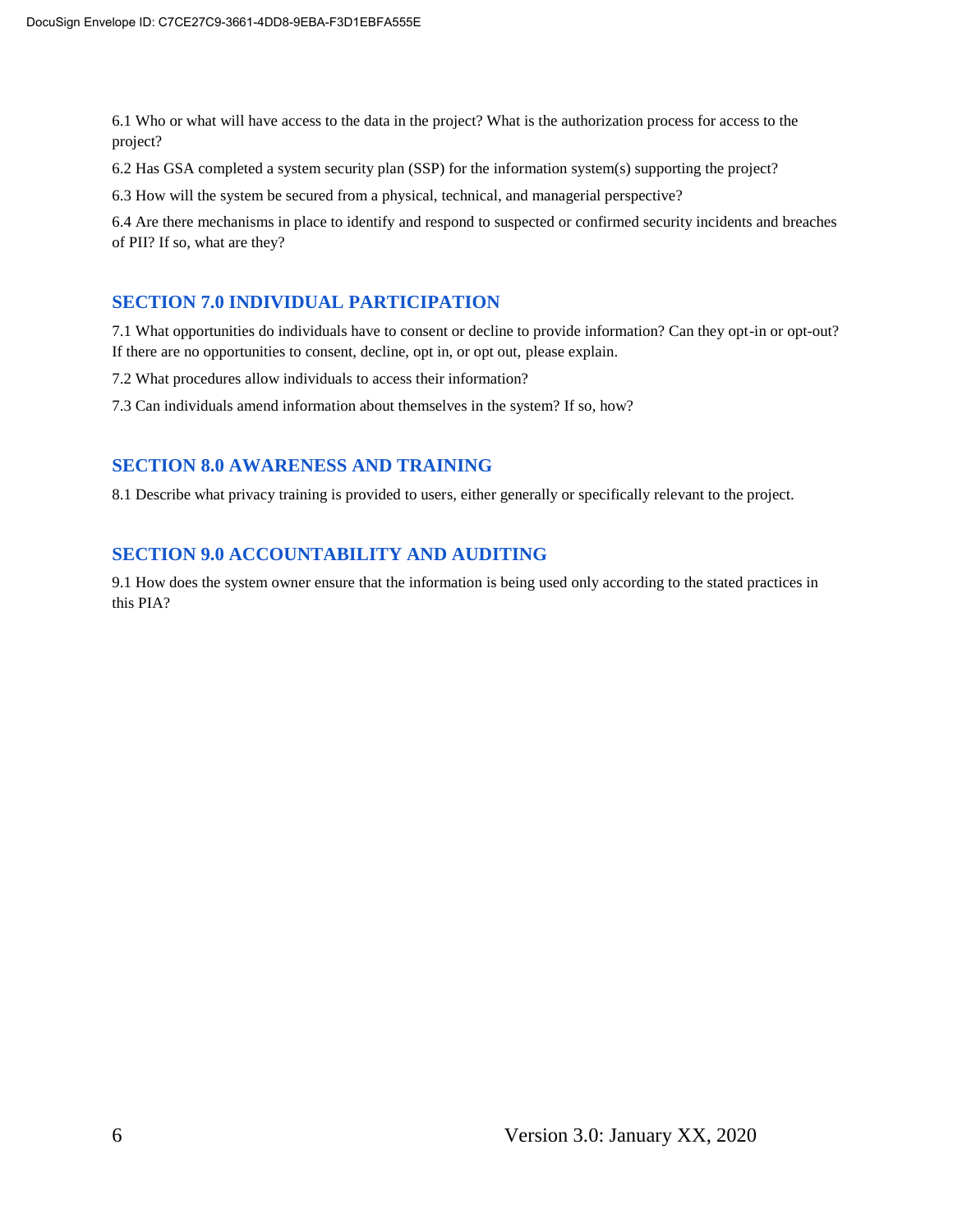#### **Document purpose**

This document contains important details about *GSA IT Hire.* To accomplish its mission GSA Information Technology (IT) must, in the course of *GSA IT Hire* collect personally identifiable information (PII) about the people who use such products and services. PII is any information<sup>[1]</sup> that can be used to distinguish or trace an individual's identity like a name, address, or place and date of birth.

GSA uses Privacy Impact Assessments (PIAs) to explain how it collects, maintains, disseminates, uses, secures, and destroys information in ways that protect privacy. This PIA comprises sections that reflect GSA's [privacy policy](https://www.gsa.gov/website-information/privacy-and-security-notice) an[d](https://www.gsa.gov/portal/category/21419) [program goals.](https://www.gsa.gov/portal/category/21419) The sections also align to the Fair Information Practice Principles (FIPPs), a set of eight precepts codified in the Privacy Act of 1974.[2]

#### **A. System, Application, or Project Name:**

Enterprise Application Services (EAS) - Salesforce - Employee Engagement Organization (EEO) - GSA Information Technology (IT) Hire (EAS-Salesforce-EEO-GSA IT Hire)

#### **B. System, application, or project includes information about:**

Members of the public

#### **C. For the categories listed above, how many records are there for each?**

*To date, 17,067 records have been generated within the minor app.*

#### **D. System, application, or project includes these data elements:**

A listing of all fields and descriptions can be found below:

- Applicant Email Address
- Applicant Name
- Best Contact Number
- phone number of the applicant
- City and State, or Zip Code
- Current Employer (optional)
- Link #1 (optional)
- Links 1-3 are optionally required fields where a submitter may share links to GitHub, LinkedIn, or other professional social media platforms.
- Link #2 (optional)
- Link #3 (optional)
- Resume
- Plain text resume for the applicant
- U.S. Citizen
- Simple yes/no asking if the individual is a US Citizen. Some federal jobs require US Citizenship as a prerequisite.
- Veterans' Preference Claim (optional)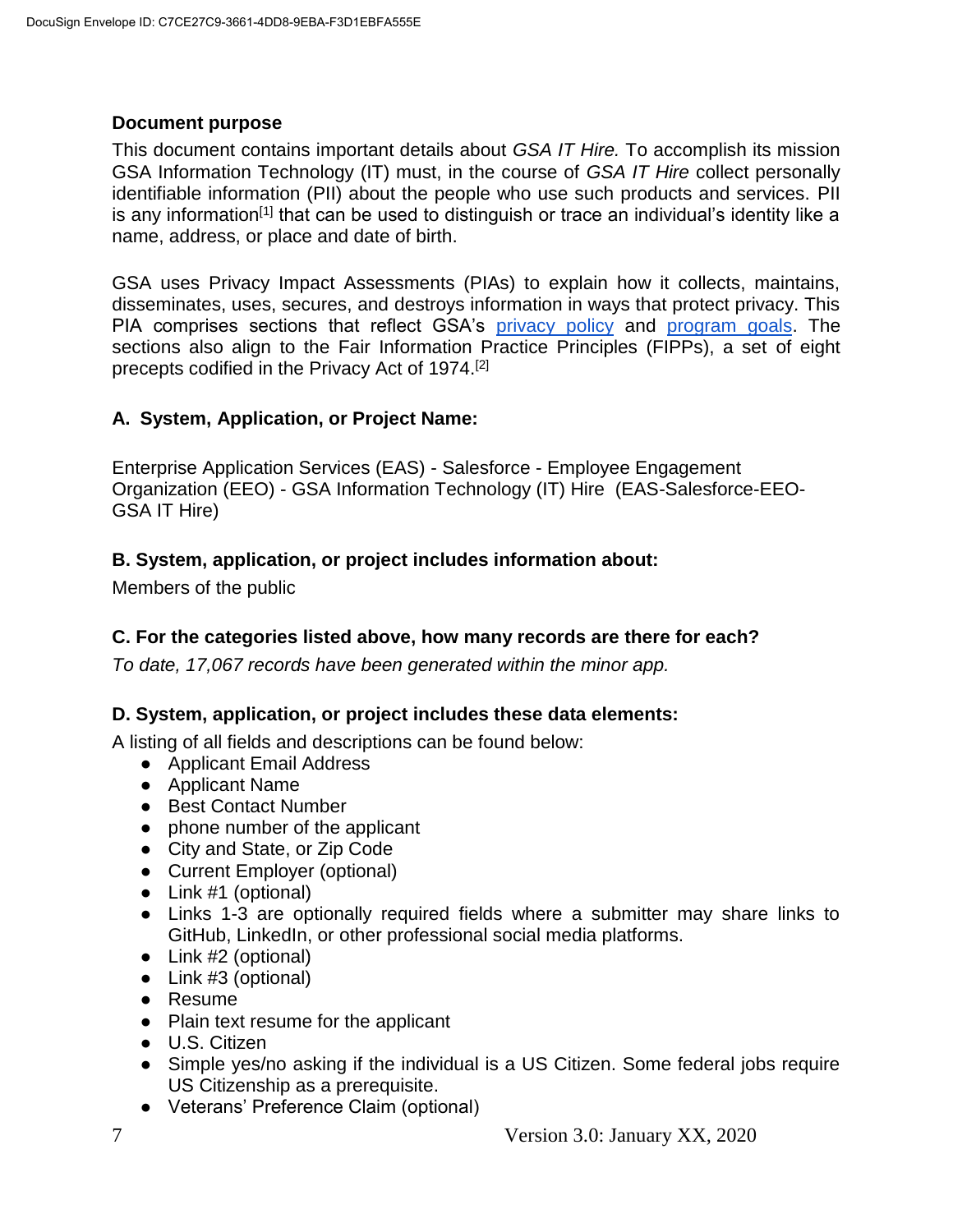- Allows an applicant to designate the veterans' preference claim that is applicable to them
- Veteran Status (US Armed Forces) (optional)
- Simple yes/no asking if the individual is a veteran of the US Armed Forces

#### **Overview**

GSA Information Technology (IT) used to collect resumes from a distribution email address, and all applications were stored in a single inbox. That method of data intake makes it very difficult for hiring managers to keep track of all resumes and whether or not those potential candidate applications have been reviewed by other GSA IT Hiring Managers. Due to the lack of visibility and collaboration, hiring managers were unable to effectively report on data, as well as filter applications based on functional area, and profile information.

GSA IT has developed a web based form that collects data of potential IT Professionals interested in working for GSA IT. The web based form collects basic contact information of the candidates, their plain text resume, their functional skills, their professional or technical associations (Linkedin, GitHub etc.), Veteran status and other relevant information.

This web based application helps GSA meet the following objectives:

- Real time statistics of user traffic, reporting based on Customer flow for on demand reporting and analytics
- Effectively and efficiently utilize data to target potential candidates
- Leverage interested candidates data reports for current and future job opportunities within GSA IT and easily track potential candidate information without duplicating manual team efforts to ensure quality and up to date information

#### **SECTION 1.0 PURPOSE OF COLLECTION**

*GSA states its purpose and legal authority before collecting PII.*

#### **1.1 What legal authority and/or agreements allow GSA to collect, maintain, use, or disseminate the information?**

Federal agencies rate applicants for Federal jobs under the authority of sections 1104, 1302, 3301, 3304, 3320, 3361, 3393, and 3394 of title 5 of the United States Code

#### **1.2 Is the information searchable by a personal identifier, for example a name or Social Security Number? If so, what System of Records Notice(s) apply/applies to the information?**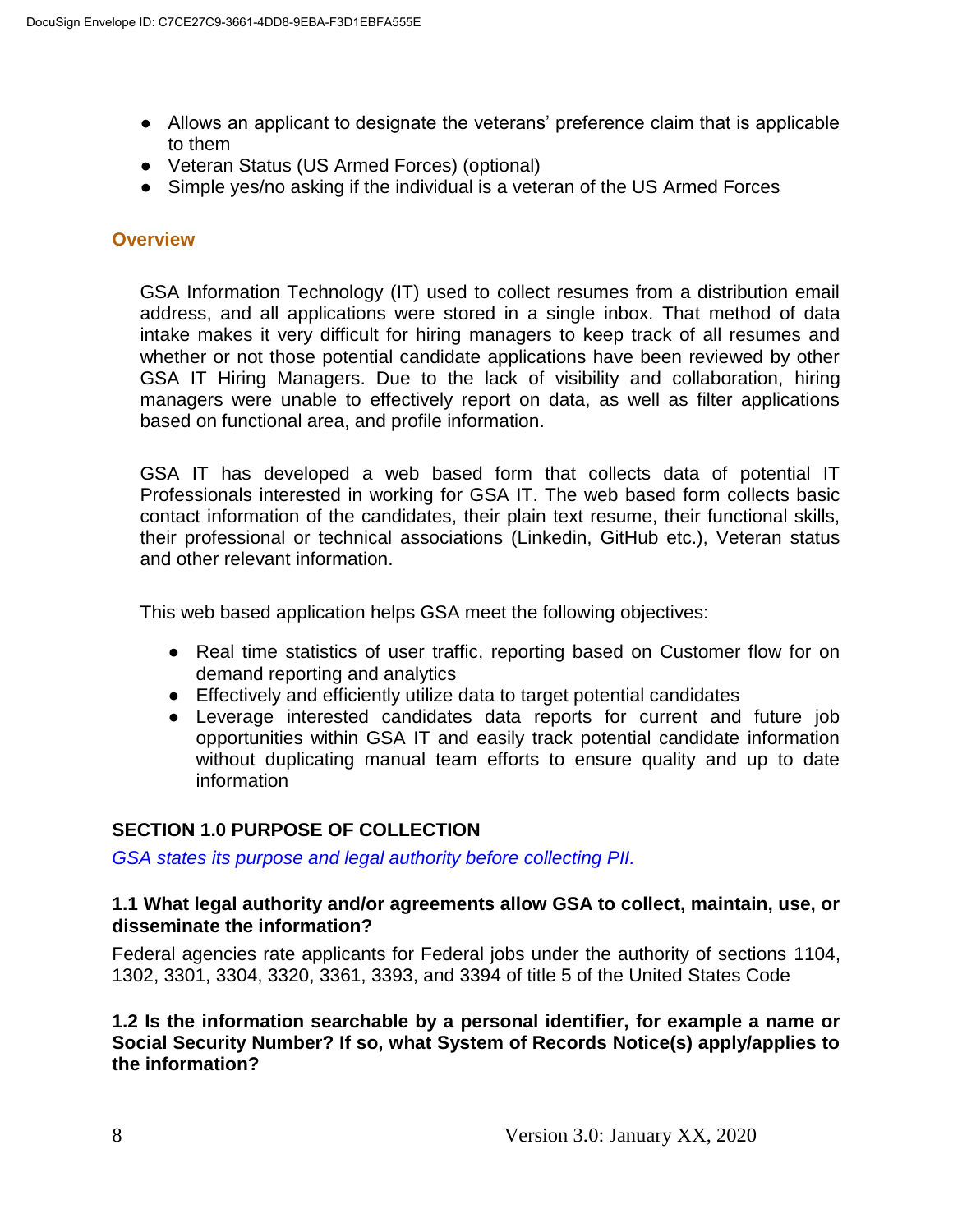Data can be searched by name or by unique resume ID numbers. Resumes can be browsed by skills and other qualified content. SORN GSA-CIO-3 at 79 FR 47138 covers all data used within the Salesforce GSA boundaries.

#### **1.3 Has an Information Collection Request (ICR) been submitted to or approved by the Office of Management and Budget (OMB)? If yes, provide the relevant names, OMB control numbers, and expiration dates.**

No, OMB's ICR process is not applicable to GSA's IT Hire as it is not an information collection activity.

#### **1.4 Has a records retention schedule been approved by the National Archives and Records Administration (NARA)? Explain how long and for what reason the information is retained.**

a. GRS 02.1/050 Job Vacancy Case Files -Records Of Onetime Competitive And Senior Executive Service (SES) Announcements/Selections.

Description: Job vacancy case files. Case files an agency creates when posting and filling competitive job vacancies. Also known as case examining, competitive examination, or merit case files.

Retention Instructions: Temporary. Destroy 2 years after selection certificate is closed or final settlement of any associated litigation; whichever is later.

b. GRS 02.1/051 Job Vacancy Case Files - Records Of Standing Register Competitive Files For Multiple Positions Filled Over A Period Of Time.

Description: Job vacancy case files. Case files an agency creates when posting and filling competitive job vacancies. Also known as case examining, competitive examination, or merit case files.

Retention Instructions: Temporary. Destroy 2 years after termination of register.

c. GRS 02.1/060 Job Application Packages.

Description: Application packages for competitive positions, in USAJobs or its successors, and other systems, whether electronic or analog.

Retention Instructions: Temporary. Destroy 1 year after the date of submission.

d. GRS 02.1/090 Interview Records.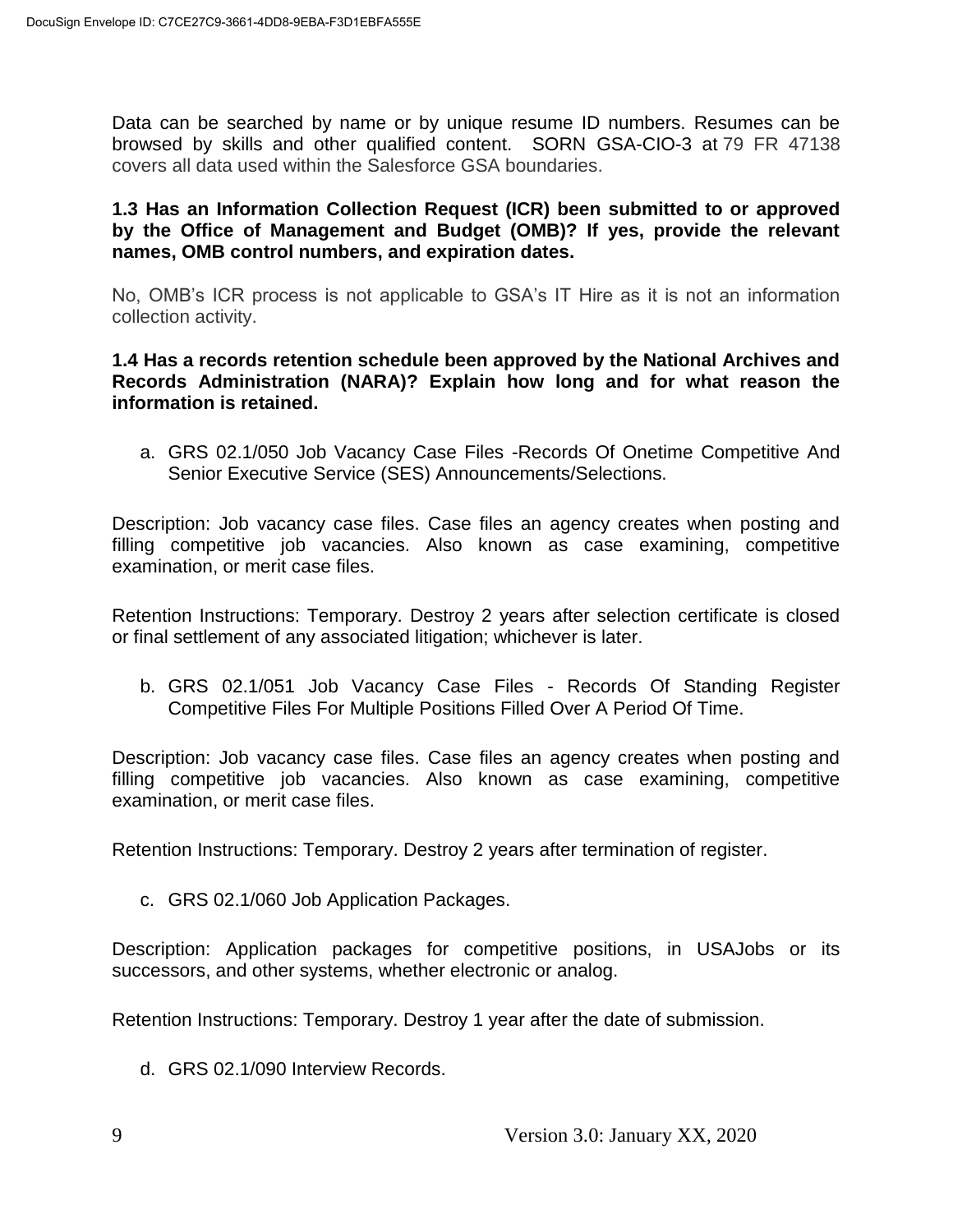Description: Case files related to filling job vacancies, held by hiring official and interview panel members.

Retention Instructions: Temporary. Destroy 2 years after the case is closed by hire or non-selection, expiration of right to appeal a non-selection, or final settlement of any associated litigation, whichever is later.

e. GRS 02.1/120 Special Hiring Authority Program Records.

Description: Records an agency creates and receives that document its administration of special hiring authority programs such as summer, student, intern, and other temporary hiring authorized by OPM.

Retention Instructions: Temporary. Destroy 2 years after hiring authority closes but longer retention is authorized if required for business use.

 f. GRS 02.1/130 Records Related To Individual Employees Hired Under Special Temporary Authority.

Description: Includes participant agreement, records of mentoring, documentation that employee fulfilled educational and other requirements, and conversion to a permanent position.

Retention Instructions: Temporary. Destroy 2 years after the employee is converted to a permanent position or leaves a program but longer retention is authorized if required for business use.

 g. GRS 02.1/141 Pre-Appointment Files - Records Appropriate For Inclusion In The OPF - Prospective Employees Who Enter On Duty.

Description: Records created when vetting a prospective employee between the time a job offer is accepted and the time employee enters on duty. Such as designation of beneficiary, life insurance election, and health benefits registration.

Retention Instructions: Forward to appropriate human resources office to include in OPF after employee enters on duty.

 h. GRS 02.1/142 Pre-Appointment Files - Records Appropriate For Inclusion In The OPF - Prospective Employees Who Do Not Enter On Duty.

Description: Records created when vetting a prospective employee between the time a job offer is accepted and the time employee enters on duty. Such as designation of beneficiary, life insurance election, and health benefits registration.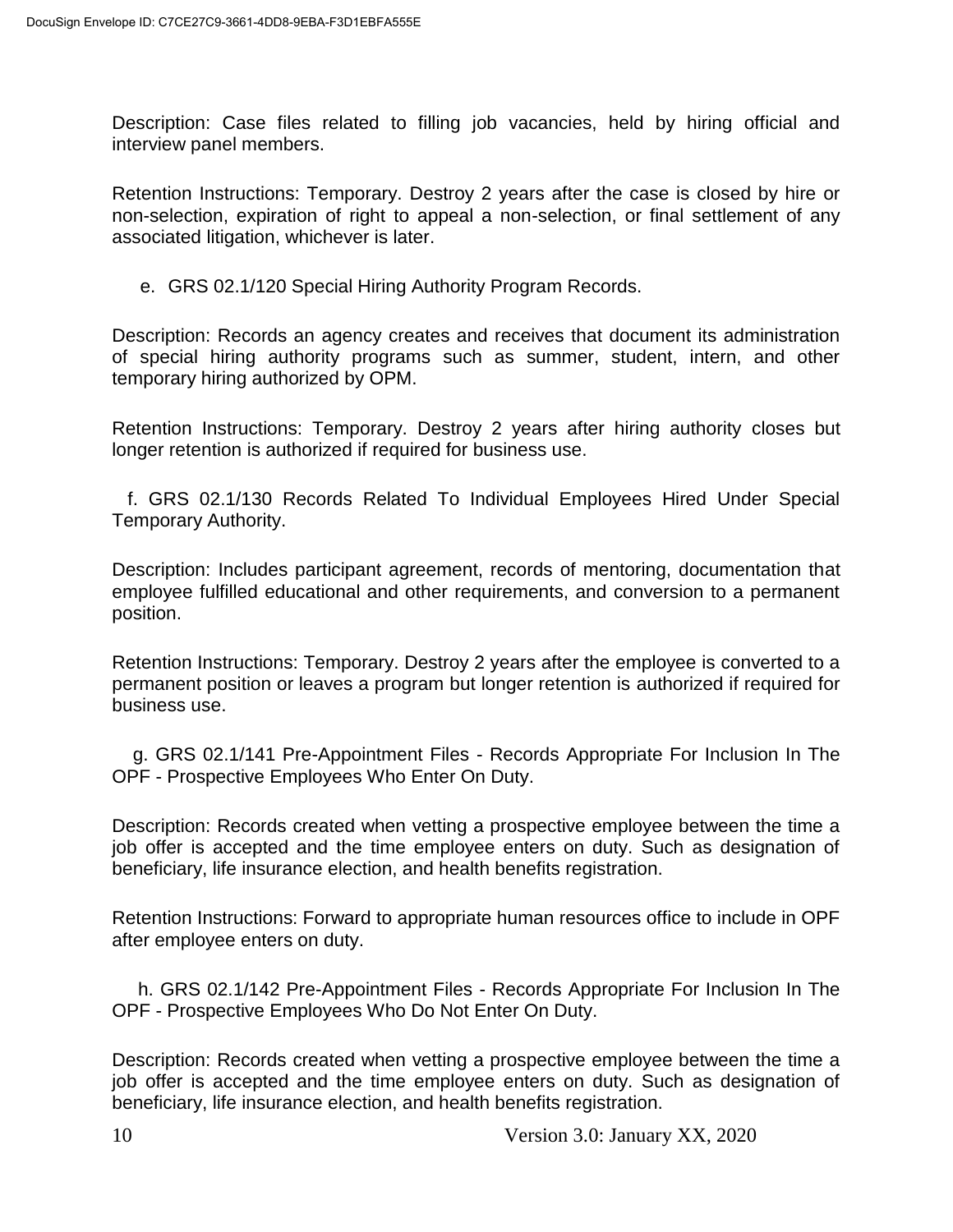Retention Instructions: Temporary. Destroy 1 year after the prospective employee is no longer a candidate. DAA-GRS-2014-0002-0009 (GRS 02.1/142)

 i. GRS 02.1/143 Pre-Appointment Files - Copies Of Records Included In Job Vacancy Case Files (Items 50-51).

Description: Records created when vetting a prospective employee between the time a job offer is accepted and the time employee enters on duty.

Retention Instructions: Temporary. Destroy after the prospective employee enters on duty, declines appointment, or is no longer a candidate.

#### **SECTION 2.0 OPENNESS AND TRANSPARENCY**

*GSA is open and transparent. It notifies individuals of the PII it collects, maintains, uses or disseminates as well as how it protects and shares it. It provides straightforward ways for individuals to learn how GSA handles PII.*

#### **2.1 Will individuals be given notice before the collection, maintenance, use or dissemination of personal information about themselves? If not, please explain.**

Yes, an individual is notified by a Privacy Notice displayed on the first page of the application and prior to the applicant "Submit" button for sharing their data. The Privacy Notice displayed follows:

*Privacy Act Statement. Federal agencies rate applicants for Federal jobs under the authority of sections 1104, 1302, 3301, 3304, 3320, 3361, 3393, and 3394 of title 5 of the United States Code. We need the information requested and in any associated vacancy announcements to evaluate your qualifications. Other laws require us to ask about citizenship, military service, etc. Failure to furnish the requested information may delay or prevent action on your application. Incomplete addresses and ZIP Codes, personal email addresses, social networking profiles, or other information may slow processing. We may confirm information from your records with prospective nonfederal employers concerning tenure of employment, civil service status, length of service, and date and nature of action for separation as shown on personnel action forms of specifically identified individuals. For routine uses and other relevant information, please see GSA-CIO-3 for the system of records notice (79 F.R. 47138). [https://www.federalregister.gov/documents/2014/08/12/2014-19071/privacy](https://www.federalregister.gov/documents/2014/08/12/2014-19071/privacy-act-of-1974-notice-of-an-updated-system-of-records)[act-of-1974-notice-of-an-updated-system-of-records](https://www.federalregister.gov/documents/2014/08/12/2014-19071/privacy-act-of-1974-notice-of-an-updated-system-of-records)*

#### **SECTION 3.0 DATA MINIMIZATION**

*GSA limits PII collection only to what is needed to accomplish the stated purpose for its collection. GSA keeps PII only as long as needed to fulfill that purpose.*

#### **3.1 Why is the collection and use of the PII necessary to the system, application, or project?**

11 Version 3.0: January XX, 2020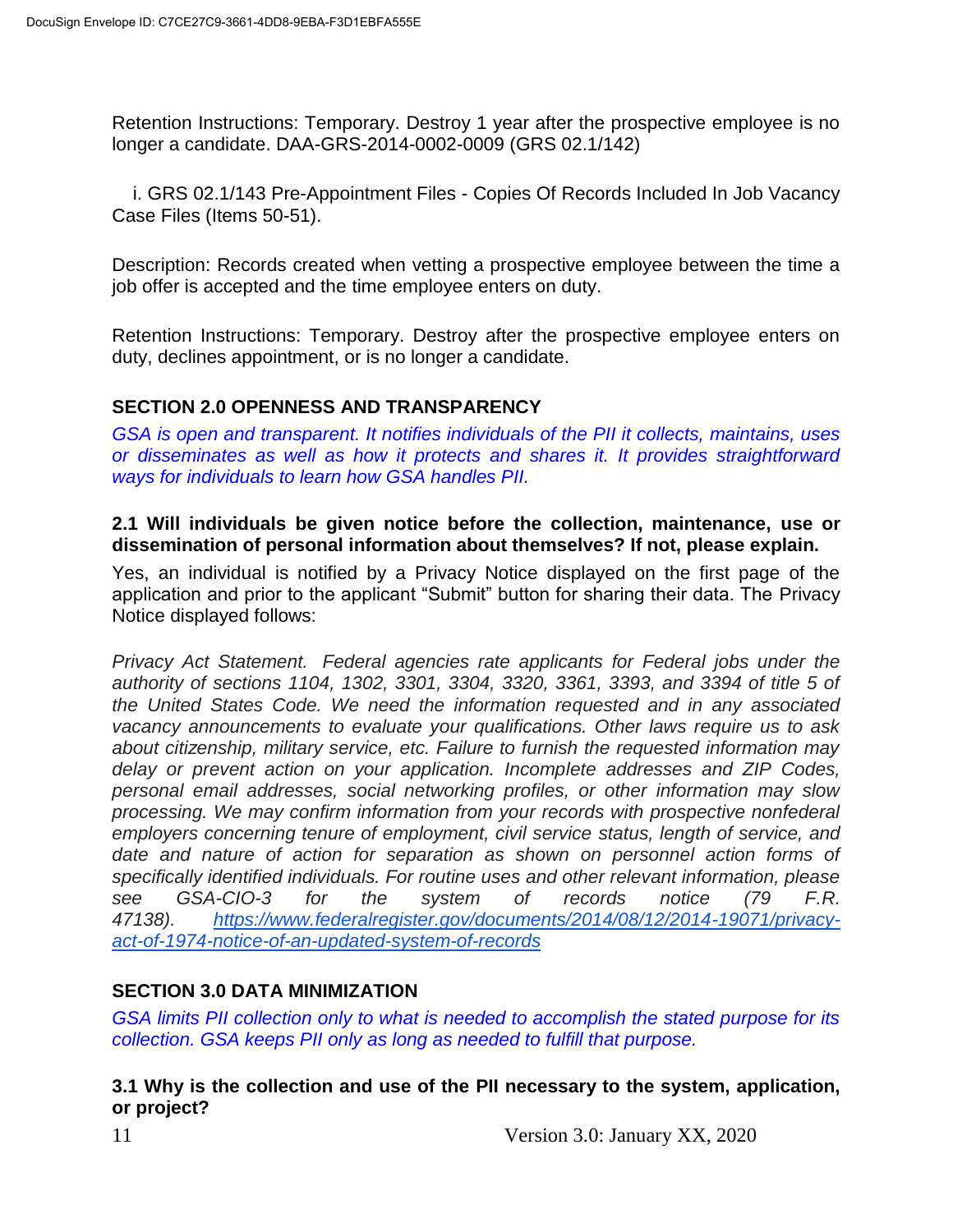The PII data requested is the minimal amount needed for the GSA IT managers to contact an individual.

#### **3.2 Will the system, application, or project create or aggregate new data about the individual? If so, how will this data be maintained and used?**

No, we are not collecting or aggregating any new data outside of what is requested on the form. If an individual submits the form multiple times, the data would be stored as separate records in the system. Multiple submissions of the form would not enhance an individual's standing or competitiveness within the organization.

#### **3.3 What protections exist to protect the consolidated data and prevent unauthorized access?**

This control is implemented by the Salesforce Organization. Assigned authorizations for controlling access are enforced through Force.com Administration Setup Permission Sets & Public Groups.

1.) Practice least privilege permissions, where any user of the GSA IT Hire Salesforce app will have only the minimum privileges necessary to perform their particular job function.

2.) Assign a designated application owner. That application owner will receive autogenerated emails from the GSA IT Service Desk (ServiceNow) to review and either approve/reject or ask for additional clarification for any pending tickets regarding system modifications (including adding users to access the application); attend Security debriefs, to review and then digitally sign updated security packages as appropriate and outlined by their respective security team; work with release managers to determine appropriate date/timing of deployment and any communication or training surrounding those changes.

#### **3.4 Will the system monitor the public, GSA employees, or contractors?**

No, the system does not monitor the public, employees or contractors. All logs of internal GSA associates who access the system are reviewed on a monthly basis per GSA policy.

#### **3.5 What kinds of report(s) can be produced on individuals?**

While reporting is a capability within this application, much of the data to be consumed is longform text which is not conducive to reports.

#### **3.6 Will the data included in any report(s) be de-identified? If so, what process(es) will be used to aggregate or de-identify the data?**

Users have the ability to de-identify records when producing ad-hoc reports. This is accomplished by choosing to not include any identifying information when pulling a report.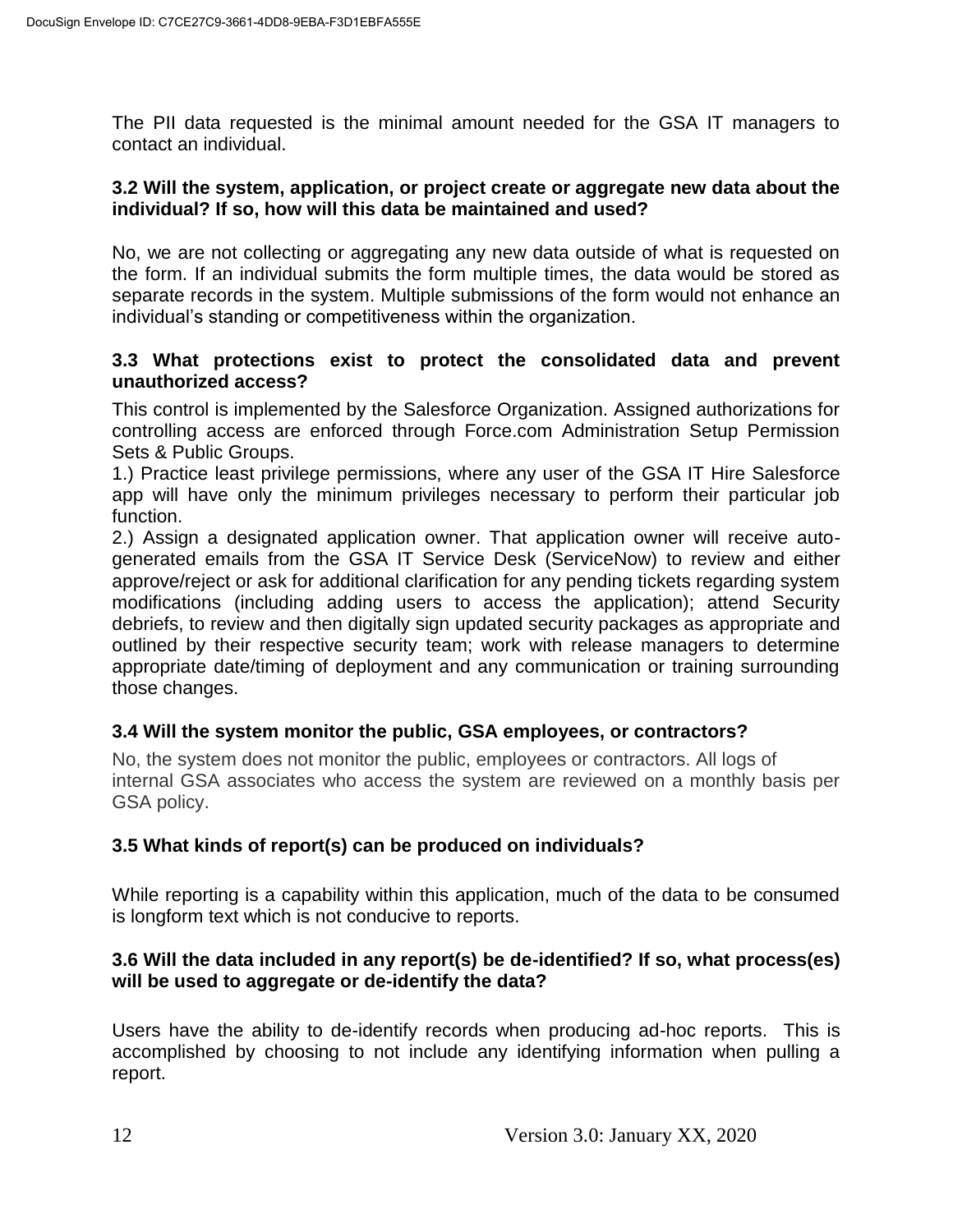#### **SECTION 4.0 LIMITS ON USING AND SHARING INFORMATION**

*GSA publishes a notice about how it plans to use and share any PII it collects. GSA only shares PII in ways that are compatible with the notice or as stated in the Privacy Act.*

#### **4.1 Is the information in the system, application, or project limited to only the information that is needed to carry out the purpose of the collection?**

Any PII is submitted voluntarily by the requestor, and not at the request of GSA. Therefore, any PII collected is deemed relevant to the request, by the requestor.

#### **4.2 Will GSA share any of the information with other individuals, federal and/or state agencies, or private-sector organizations? If so, how will GSA share the information?**

Data will not be shared with any external entities.

#### **4.3 Is the information collected directly from the individual or is it taken from another source? If so, what is the other source(s)?**

Information is being directly provided by the individuals. It is the responsibility of the individual to assure the data provided is correct.

#### **4.4 Will the system, application, or project interact with other systems, applications, or projects, either within or outside of GSA? If so, who and how? Is a formal agreement(s) in place?**

No, there are no internal or external connections to other systems.

#### **SECTION 5.0 DATA QUALITY AND INTEGRITY**

*GSA makes reasonable efforts to ensure that all PII it maintains is accurate, relevant, timely, and complete.*

#### **5.1 How will the information collected, maintained, used, or disseminated be verified for accuracy and completeness?**

The Program Manager and Application Owner are responsible for ensuring data is monitored for relevance and accuracy. In addition, the information is being directly provided by the individuals. It is the responsibility of the individual to assure the data provided is correct. Applicant entries are one time entries of contact information and resumes. There is not a direct means for an individual to update their information. In the event that someone moves to a new address or would like to update the content of their resume, there are two options available.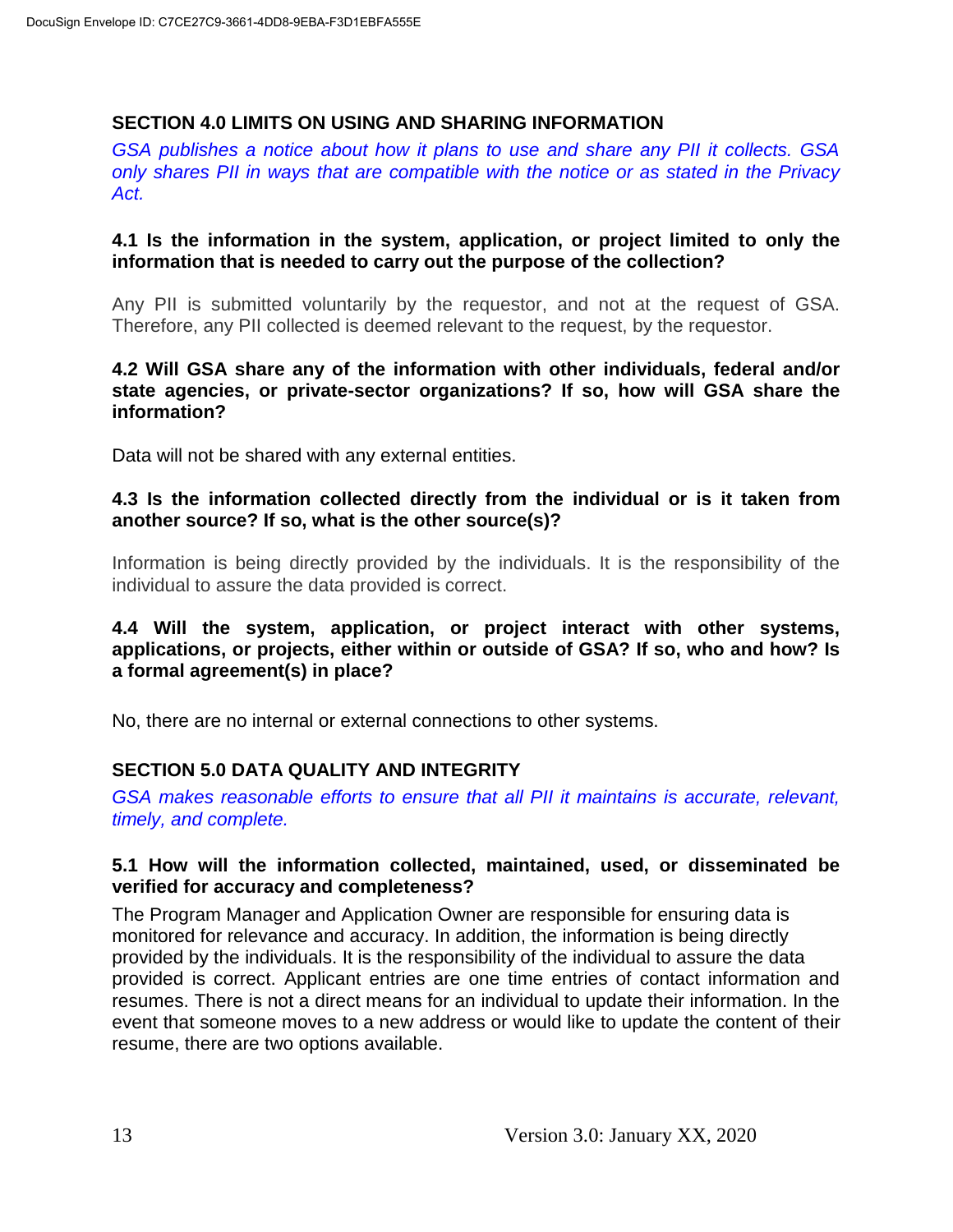1) The submitter creates a new submission via the form. Upon receipt, the program office will consider the new submission and no longer use the old submission.

2) The submitter can contact the GSA IT Hire team via e-mail and request an update to their information.

#### **SECTION 6.0 SECURITY**

*GSA protects PII from loss, unauthorized access or use, destruction, modification, or unintended or inappropriate disclosure.*

#### **6.1 Who or what will have access to the data in the system, application, or project? What is the authorization process to gain access?**

● Salesforce administrative staff also have access to the system. All Salesforce System Administrators are required to have a GSA Short Name Account (SNA). The SNA is used to grant administrative access to workstations, servers, or sensitive applications. Salesforce System Administrators need administrative access to Salesforce orgs and minor applications in order to provide support to Salesforce users and their associated permissions, groups and sharing rules. Additionally, they require administrative access in order to effectively perform Salesforce deployments and data loads. Salesforce System Administrators are required to login with a SNA token to keep their administrative duties separated from their regular duties. System changes made by these users will be tracked by Created By & Modified By fields. Login activity to the ORG is reviewed by the ISSO, per GSA Policy, on a weekly basis. Additionally logs are downloaded and archived/reviewed on a monthly basis. Any unauthorized activity is reported to the Information System Security Manager (ISSM) and the GSA IT Service Desk upon discovery.

● All access is granted via a request made to the GSA IT Service desk (Service Now) which is then approved by the Salesforce minor application owner. Once approved, the user is then granted role-based access to the system by system administrators.

● This application is hosted in the Customer Engagement Org (CEO) of Salesforce. All GSA employees and contractors who require access to this application must have either a Salesforce or Salesforce Platform license within the CEO as well as one of the custom GSA IT Hire Permission Sets in order to have access to this application.

• Designated app owners have control over approving/denying user access requests (via ServiceNow).

● Practice least privilege permissions, where any user of the GSA IT Hire Salesforce app will have only the minimum privileges necessary to perform their particular job function.

• Salesforce system administrators operating within the Salesforce CEO org are required to have Tier 2S clearance to be granted their designated SNA account/credential. All System Administrators are required to access the system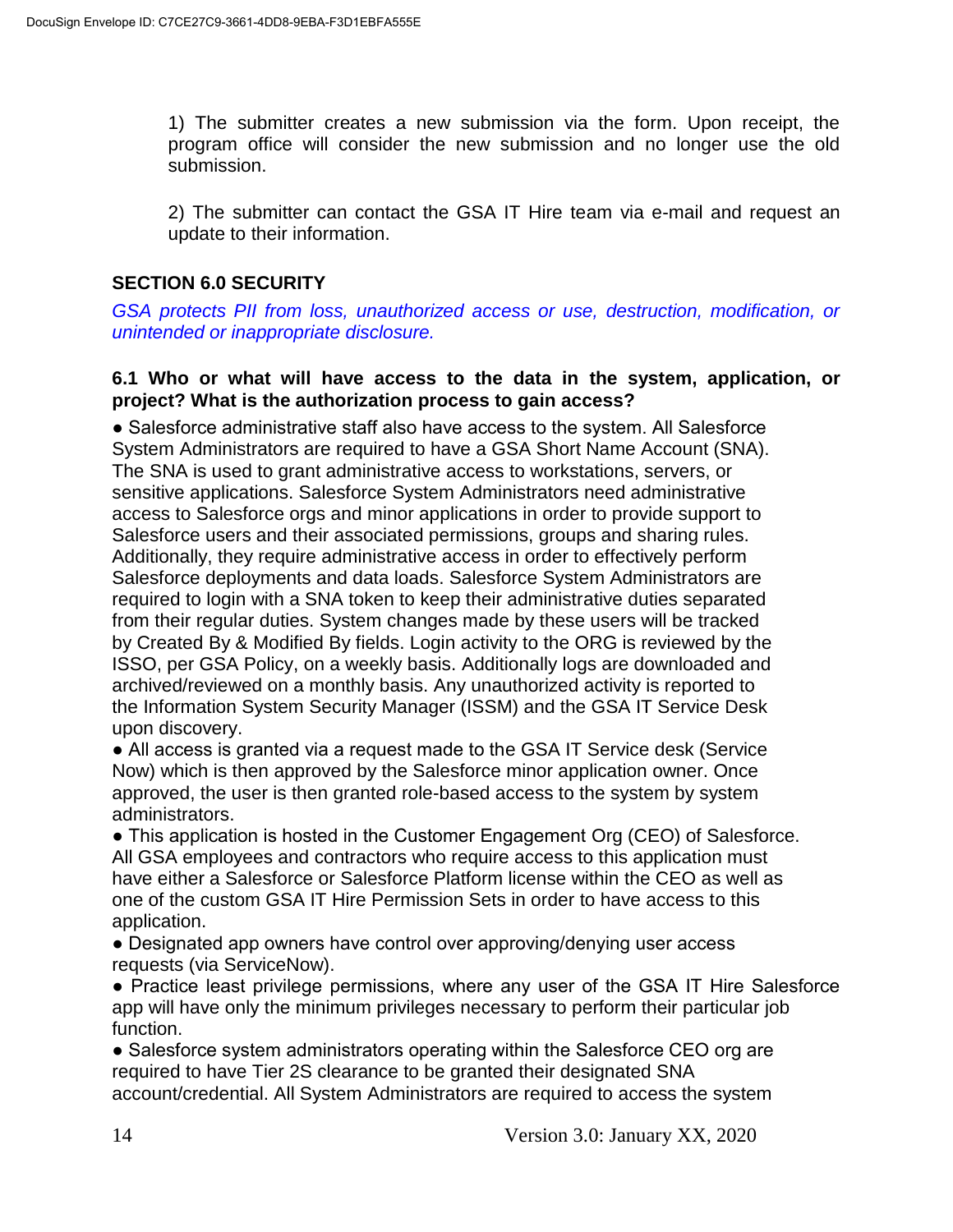with provided SNA credentials. Designated by OPM, Tier 2S clearance is a moderate risk (formerly MBI Level 5B) required for Non-Sensitive Moderate Risk (Public Trust) positions.

● Per GSA Salesforce Technical Guideline, profiles "GSA System Administrator", and "GSA System User" will receive access to all objects and fields at the profile level. These administrative profiles also will modify all/view all access to all records in this application. This is an existing construct that will not be altered through this project.

#### **6.2 Has GSA completed a System Security Plan (SSP) for the information system(s) or application?**

GSA IT Hire is a Salesforce Minor application in the CEO ORG which falls under EAS (Enterprise Application Services); EAS SSP authorization expires March 31, 2021.

#### **6.3 How will the system or application be secured from a physical, technical, and managerial perspective?**

Salesforce is a cloud-based product, the minor application is protected by a multi tiered security process. The cloud platform along with GSA's implementation of security controls provide a robust security profile. The data is protected by multiple access controls to the data, including login controls, profiles within the application and permission sets in the program. Program management has authority to grant access to the application at all application levels. All higher level system support staff are granted access based upon need to know/requirement based needs.

#### **6.4 Are there mechanisms in place to identify and respond to suspected or confirmed security incidents and breaches of PII? If so, what are they?**

Intrusion systems at the agency level provide a layer of security monitoring. Access to the GSA ORG unit is reviewed on a weekly basis, application permission sets are annually reviewed by the application owner.

#### **SECTION 7.0 INDIVIDUAL PARTICIPATION**

*GSA provides individuals the ability to access their PII and to correct or amend it if it is inaccurate. If GSA exempts a system or program from access, amendment and other provisions of the Privacy Act, it notifies the public of that exemption.*

#### **7.1 What opportunities do individuals have to consent or decline to provide information? Can they opt-in or opt-out? If there are no opportunities to consent, decline, opt in, or opt out, please explain.**

GSA does not actively solicit any information from individuals. Any information submitted by individuals (personal or otherwise) is completely voluntary.

#### **7.2 What procedures allow individuals to access their information?**